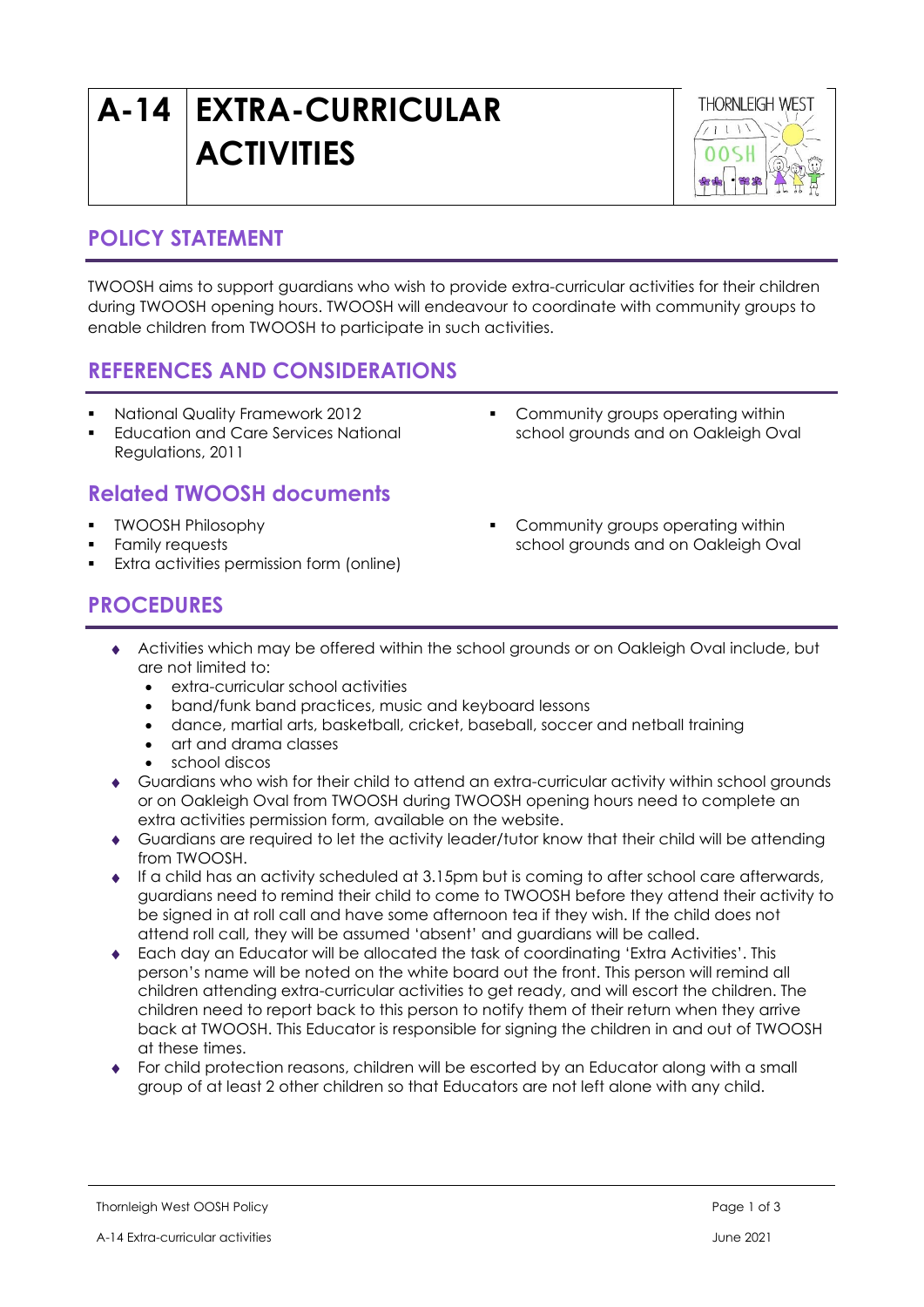- School policy states that no child is to be alone in a classroom. For any extra-curricular activities held in classrooms, Educators will physically escort the child to the classroom and ensure the person responsible for them is there already. Educators will wait with the child until the person arrives. If they are more than 5 minutes late, the child and Educator will return to TWOOSH. It is then the organiser's responsibility to contact the guardian to cancel or request to change the activity time. It is not TWOOSH's responsibility to follow up these situations.
- For activities on Oakleigh Oval, children must be escorted to and from these activities by either Educator or an authorised person. Educators will remain with the children until the organiser of the activity arrives, for a maximum of 5 minutes after the appointed start time.
- For band practice in the school hall, children will be able to make their own way there as long as they have been signed into TWOOSH and the extra activities person has made note of their attendance.
- Children are encouraged to take responsibility for their own after-school activities. Children are encouraged to change into specialised uniforms and take care of their clothing and equipment themselves. Educators will support children by helping children with more complicated uniforms and reminding children of their activities as required on an ageappropriate basis.
- Please be aware that there are many children at TWOOSH on any given afternoon and the safety and organisation of the whole group of children is our first priority. Educators will do their best to ensure that a child is reminded to attend their individual activity.
- TWOOSH is not responsible for any issues or concerns regarding activities, equipment and uniforms, organisers, or teachers of extra activities while children are at their extra-curricular actitivies. If you have any issues or concerns, please take it up with the appropriate people. TWOOSH is also not responsible for letting providers know if your child will not be attending the extra activity that day.
- If a child is attending extra activities during times of the day when food is served to children at TWOOSH, Educators will ensure the child has been provided with extra food when they return, if they wish.
- $\bullet$  If there are changes to days, times, or locations of activities, it is the guardian's responsibility to ensure TWOOSH is notified in writing. Please contact TWOOSH as soon as possible if activities are cancelled. TWOOSH needs to know when the children are no longer participating in an activity so it can be removed from the extra activity list.
- TWOOSH is not responsible for the children whilst they are signed out from TWOOSH temporarily to attend their extra activities. Any incidents that occur during their extra activity times are the responsibility of the organiser, and the organisers must exercise their own duty of care. This includes situations where the extra activity finishes earlier than expected. The organiser is responsible for the children until a TWOOSH Educator arrives.
- If for any reason the child will not be returning to TWOOSH on a particular day (eg, if there is an incident), the organiser or guardian must inform TWOOSH.
- If an activity is causing disruption to TWOOSH operation or becoming a hindrance to service delivery or administration, Management reserves the right to inform guardians that their children will not be able to attend the activity directly from TWOOSH.
- During Vacation Care, guardians will need to notify TWOOSH in writing if their child is still attending any extra activities they would usually attend during term time.